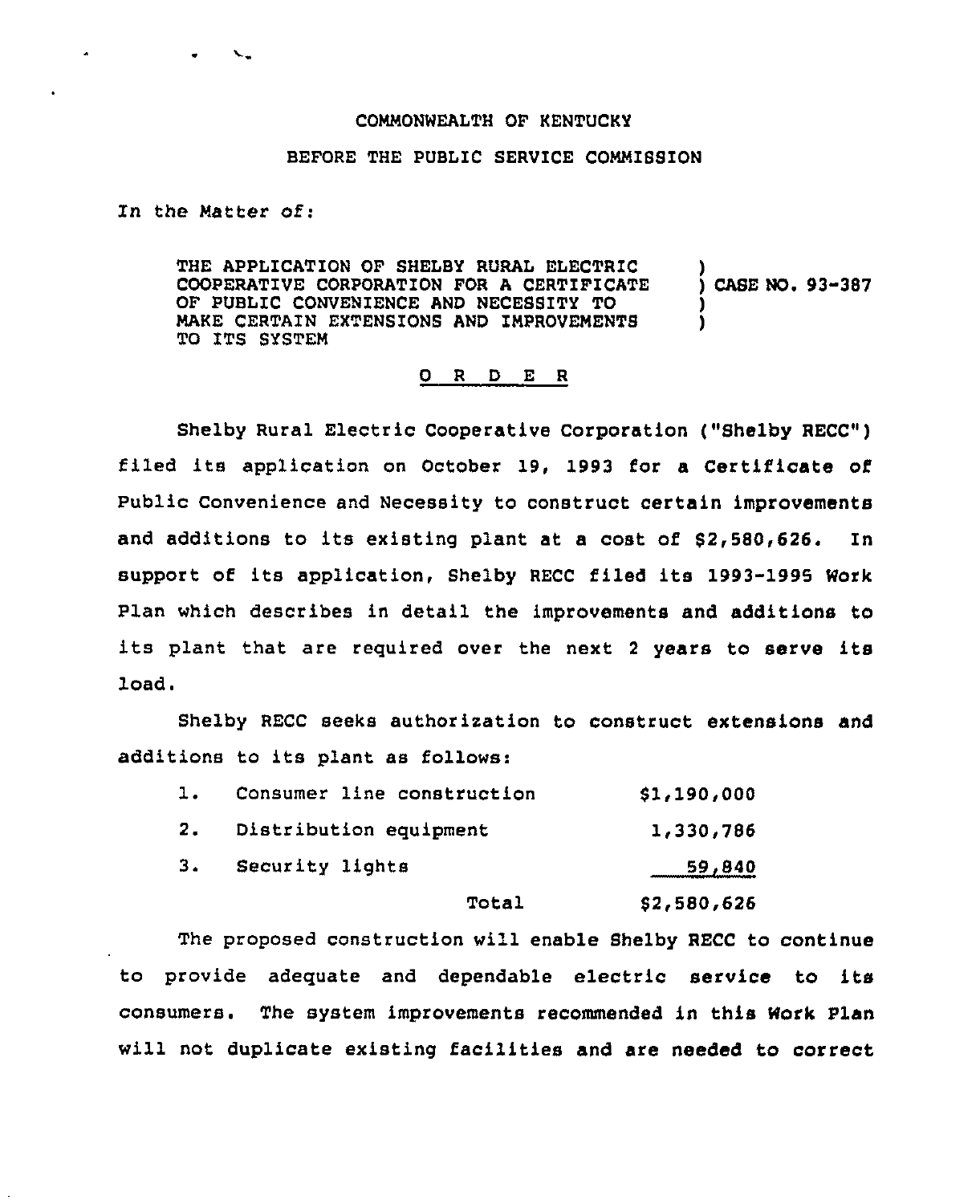voltage problems, improve phase balance, and provide for improved service reliability.

Based on the application and supporting 1993-1995 Work Plan, and being advised, the Commission finds that the proposed improvements and additions to be constructed by Shelby RECC are necessary to provide adequate, reliable electric service to existing customers and anticipated new customers.

IT IS THEREFORE ORDERED that Shelby RECC be and it hereby is granted a Certificate of Public Convenience and Necessity to construct the facilities described in its 1993-1995 Work Plan.

Done at Frankfort, Kentucky, this 7th day of January, 1994.

PUBLIC SERVICE COMMISSION

rman Robert 1 Da Vice Chairman

 $Comm<sub>1</sub>$ 

ATTEST:

Executive Direct